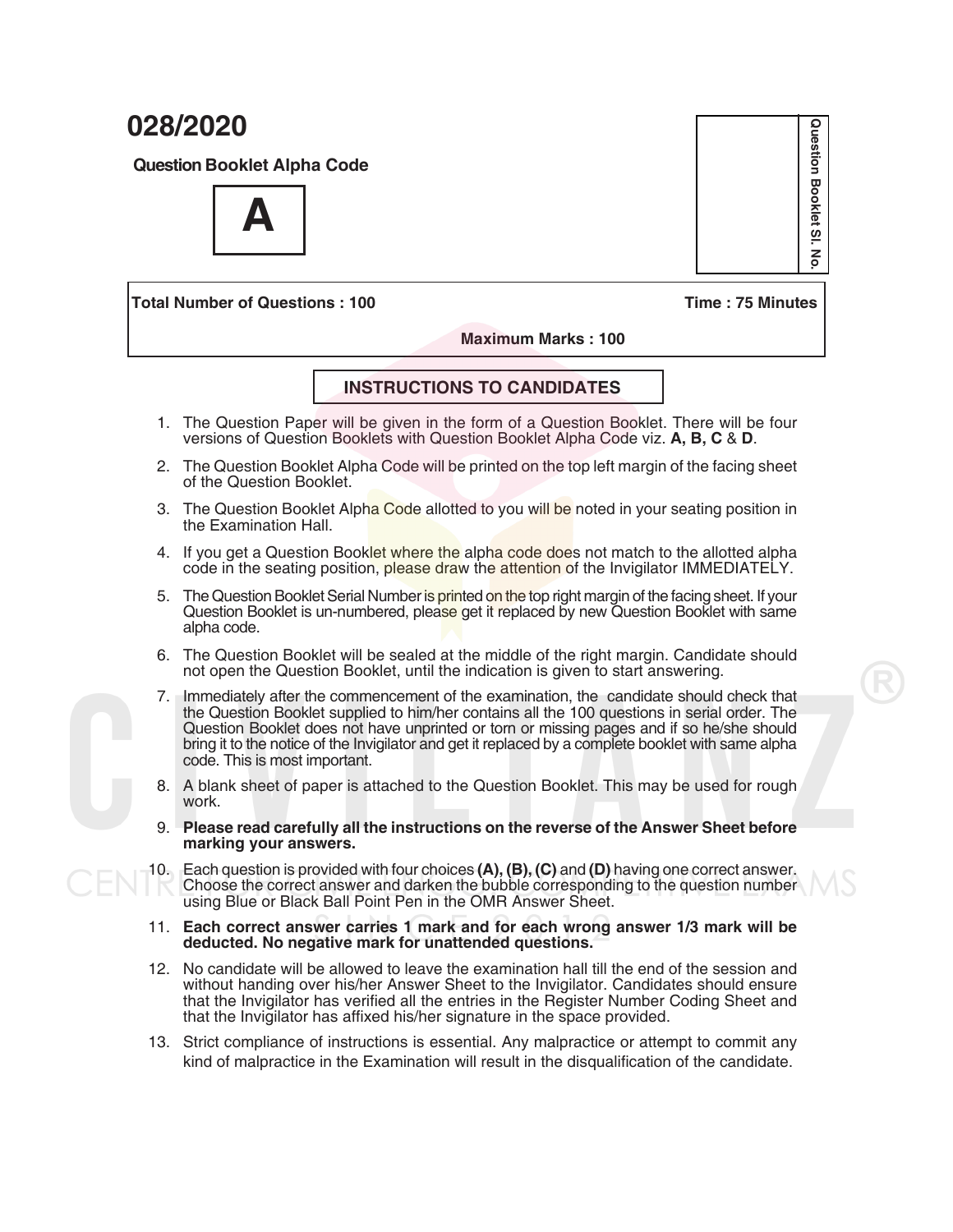## CENTRE FOR CIVIL ENGG. COMPETITIVE EXAMS **SINCE 2012**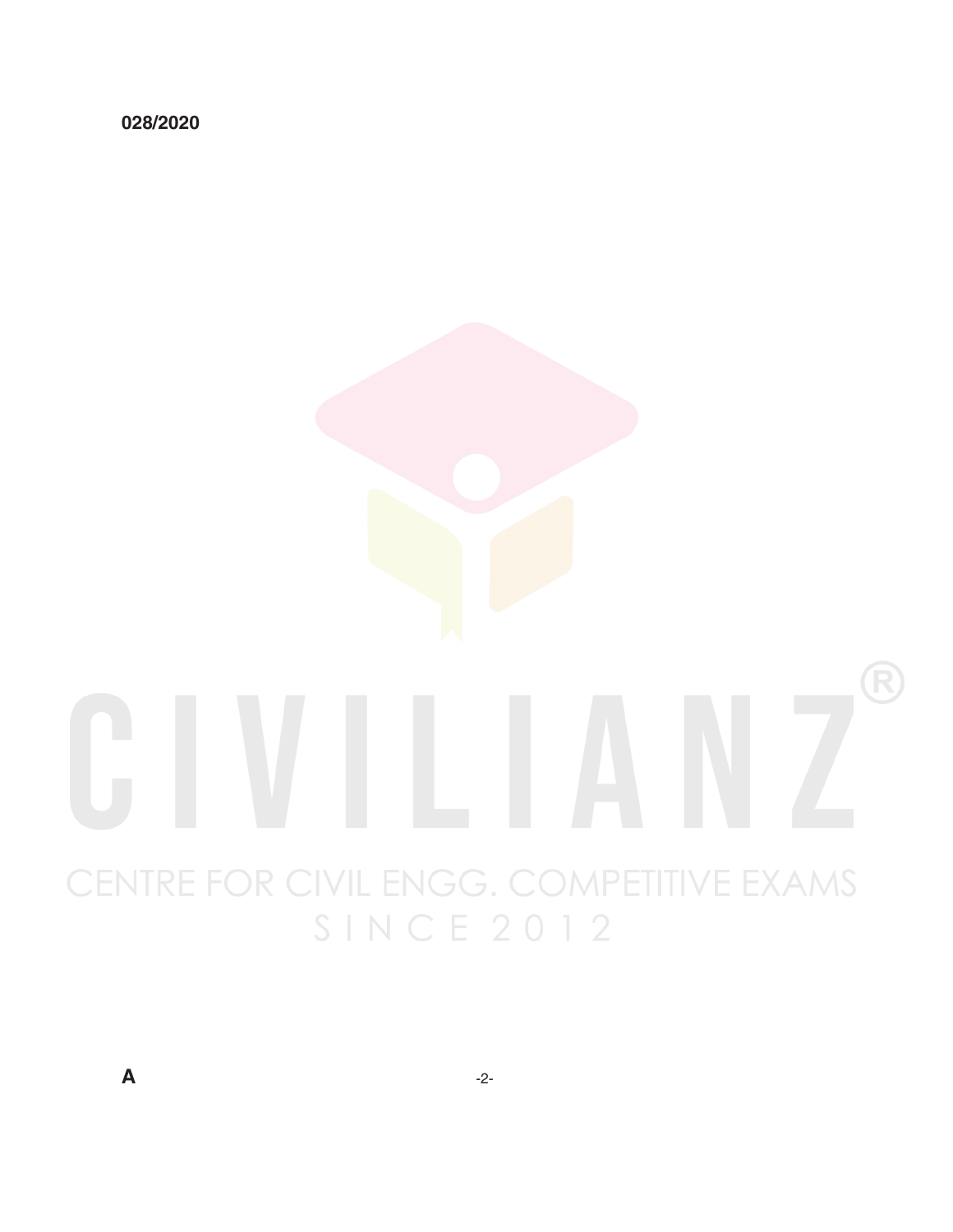|                                                                                                                                                         | 1. The ratio of the length of the drawing to the actual length of the object is<br>A) Representative Fraction<br>C) Vernier Fraction    |                         |  | B) Diagonal Scale<br>D) Refraction Index    |                  |
|---------------------------------------------------------------------------------------------------------------------------------------------------------|-----------------------------------------------------------------------------------------------------------------------------------------|-------------------------|--|---------------------------------------------|------------------|
|                                                                                                                                                         | 2. A conic section which have only one directrix is<br>A) Circle                                                                        | B) Hyperbola            |  | C) Parabola                                 | D) Ellipse       |
| 3. Rapid hardening Portland cement having quick rate of gain of strength due to higher<br>content of<br>A) Tricalcium Silicate<br>B) Dicalcium Silicate |                                                                                                                                         |                         |  |                                             |                  |
|                                                                                                                                                         | C) Tricalcium Aluminates<br>D) Tetracalcium Aluminates                                                                                  |                         |  |                                             |                  |
|                                                                                                                                                         | 4. The property of increase in volume of fine aggregate due to moisture is called<br>A) Slacking                                        | B) Bulking              |  | C) Warping                                  | D) Shrinking     |
|                                                                                                                                                         | 5. Good brick earth this constituent imparts plasticity to the earth it can be moulded<br>A) Lime                                       | B) Alumina              |  | C) Silica                                   | D) Oxide of Iron |
|                                                                                                                                                         | 6. It is the liquid substance which hold the ingredient of paint in liquid suspension<br>A) Base<br>C) Vehicles                         |                         |  | B) Driers<br>D) Colouring Pigments          |                  |
|                                                                                                                                                         | 7. In chemical classification of rock, marble is known as<br>A) Siliceous rock<br>C) Calcareous rock                                    |                         |  | B) Metamorphic rock<br>D) Argillaceous rock |                  |
|                                                                                                                                                         | 8. The process of heating the limestone to redness in contact with air is termed as<br>A) Calcinations<br>C) Fat lime                   | S I N C E D) Water lime |  | B) Slacking of lime                         |                  |
|                                                                                                                                                         | 9. The portion from which the branches is removed receives nourishments from the<br>trunk and dark rings which are known as<br>A) Knots | B) Ring galls           |  | C) Medulla                                  | D) Pith          |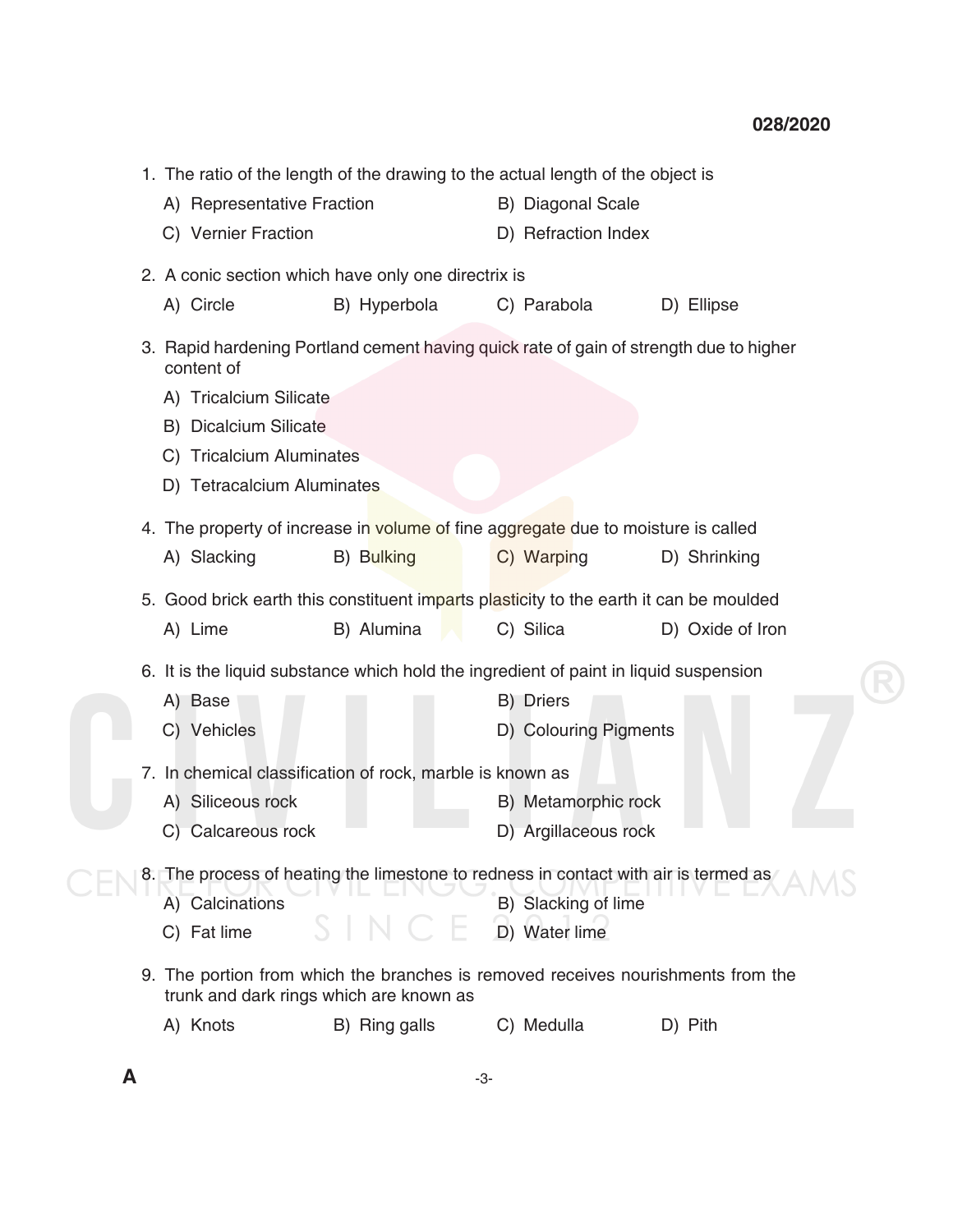|   | 10. It indicate the loss of water penetrated into the soil it may join some underground<br>water                                                          |            |                        |              |  |
|---|-----------------------------------------------------------------------------------------------------------------------------------------------------------|------------|------------------------|--------------|--|
|   | A) Transpiration                                                                                                                                          |            | B) Surface runoff      |              |  |
|   | C) Percolation                                                                                                                                            |            | D) Infiltration        |              |  |
|   | 11. For potable water, the amount of chloride should not exceed                                                                                           |            |                        |              |  |
|   | A) 225 ppm                                                                                                                                                | B) 275 ppm | $C)$ 150 ppm           | D) $250$ ppm |  |
|   | 12. The theoretical time taken by a particle of water to pass between entry and exit of a<br>setting tank is known as                                     |            |                        |              |  |
|   | A) Detention period                                                                                                                                       |            | B) Settling period     |              |  |
|   | C) Period of penetration                                                                                                                                  |            | D) Falling period      |              |  |
|   | 13. The valve is an automatic device which allows water to go one direction only                                                                          |            |                        |              |  |
|   | A) Relief valve                                                                                                                                           |            | <b>B)</b> Sluice valve |              |  |
|   | C) Scour valve                                                                                                                                            |            | D) Reflex valve        |              |  |
|   | 14. The term used to indicate the waste water from bathroom, kitchen etc.                                                                                 |            |                        |              |  |
|   | A) Night-soil                                                                                                                                             |            | B) Raw sewage          |              |  |
|   | C) Sullage                                                                                                                                                |            | D) Septic sewage       |              |  |
|   | 15. It is constructed to provide a connection between the high level branch sewers to<br>low level main sewer with a minimum amount of disturbances       |            |                        |              |  |
|   | A) Drop Manhole                                                                                                                                           | B) Manhole | C) Catch Basin         | D) Inlet     |  |
|   | 16. Amount of oxygen required to carrying out the biological decomposition of dissolved<br>solids in sewage under aerobic condition at standard condition |            |                        |              |  |
|   | A) Dissolved oxygen                                                                                                                                       |            |                        |              |  |
|   | B) Chemical oxygen demand                                                                                                                                 |            |                        |              |  |
|   | C) Biochemical oxygen demand                                                                                                                              |            |                        | )MPETTIVE    |  |
|   | D) Oxygen demand                                                                                                                                          |            |                        |              |  |
|   | 17. The term is used to indicate the sludge which is obtained by settling sewage in<br>presence of abundant oxygen                                        |            |                        |              |  |
|   | A) Activated Sludge                                                                                                                                       |            | B) Aeration            |              |  |
|   | C) Diffusers                                                                                                                                              |            | D) Mechanical Aeration |              |  |
| A |                                                                                                                                                           |            | -4-                    |              |  |
|   |                                                                                                                                                           |            |                        |              |  |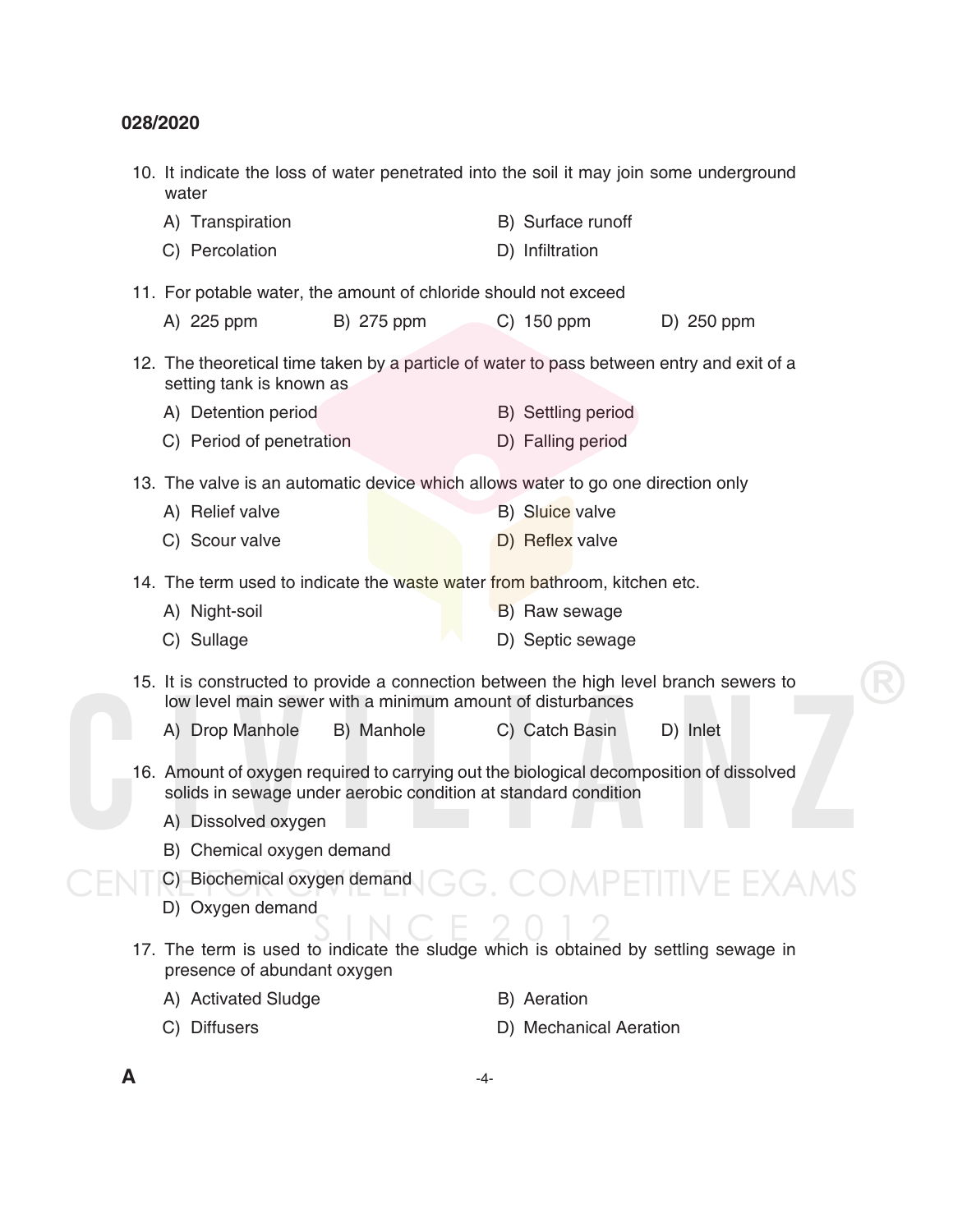18. The quantity of liquid waste which flows in sewers during the period of rainfall is known as A) Outfall sewage B) Septic sewage C) Chemical sewage D) Storm sewage 19. What is the minimum amount of DO required for the survival of aquatic animals ? A) 8 mg/*l* B) 12 mg/*l* C) 2 mg/*l* D) 4 mg/*l* 20. The length of a surveyor's chain is A) 33ft B) 60ft C) 66ft D) 100ft 21. The meridian through a point is the line in which a plane, passing that point and the north and south poles, intersection with surface of the earth A) Magnetic meridian B) Arbitrary meridian C) True meridian D) Magnetic bearing 22. Convert the angle  $327^{\circ}24'00''$  to Quadrantal bearing A) N 32°36'00"W B) N 57°24'00"W C) S 32°36'00"E D) S 57°24'00"E 23. The process of determining the plotted position of the station occupied by the plane table, by means of sight taken towards known point, location of which have been plotted A) Intersection B) Orientation C) Radiation **D**) Resection 24. It is the method of direct leveling the object of which is solely to determine the difference in two point regardless of the horizontal position of the point with respect of each other A) Profile leveling B) Reciprocal leveling C) Precise leveling D) Fly leveling

**A** -5-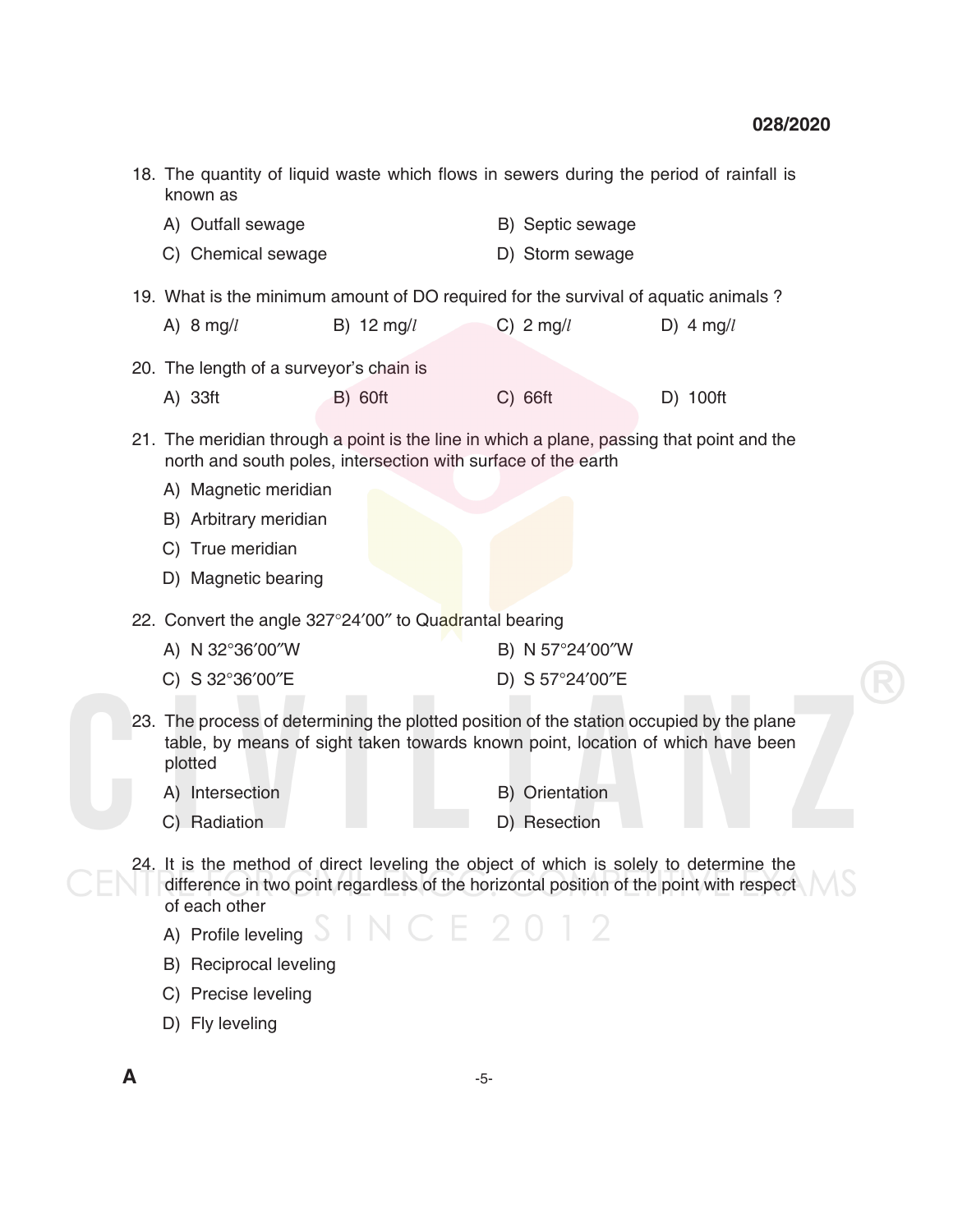- 25. Contour lines of different elevation can intersect only in the case of
	- A) Vertical cliff B) Overhanging cliff
	- C) Uniform surface D) Hill
- 26. It is the line passing through the intersection of the horizontal and vertical cross hairs and optical centre of the object glass and its continuation
	- A) Axis of the level tube B) Horizontal axis
	- C) Line of collimation D) Axis of collimation
- 27. An angle is measured two or more times by allowing the vernier to remain clamped each time at the end of each measurement instead of setting it back at zero when sighting at the previous station
	- A) Repetition method
	- B) Reiteration method
	- C) Direction method
	- D) Direct angle method
- 28. It is a combination of an electronic theodolite and an electronic distance meter
	- A) Geodimeter B) Distomat
	- C) Total station **D**) Tellurometer
- 29. A small pocket instrument used for measuring horizontal and vertical angle
	- A) Box sextant B) Pantograph
	- C) Clinometer D) Hand level
- -

XAMS

- 30. When the vertical circle of a theodolite is on the right side of the observer, the position is
- A) Face left  $\bigcap_{\Box}$  B) Changing face C) Swinging D) Face right 31. In an open traverse the included angle at a station is  $209^{\circ}16'00''$ , deflection angle at that point is
	- A) 29°16'00" B) 59°44'00"
	- C) 150°44'00" D) 318°16'00"
- $\mathsf{A}$   $\sim$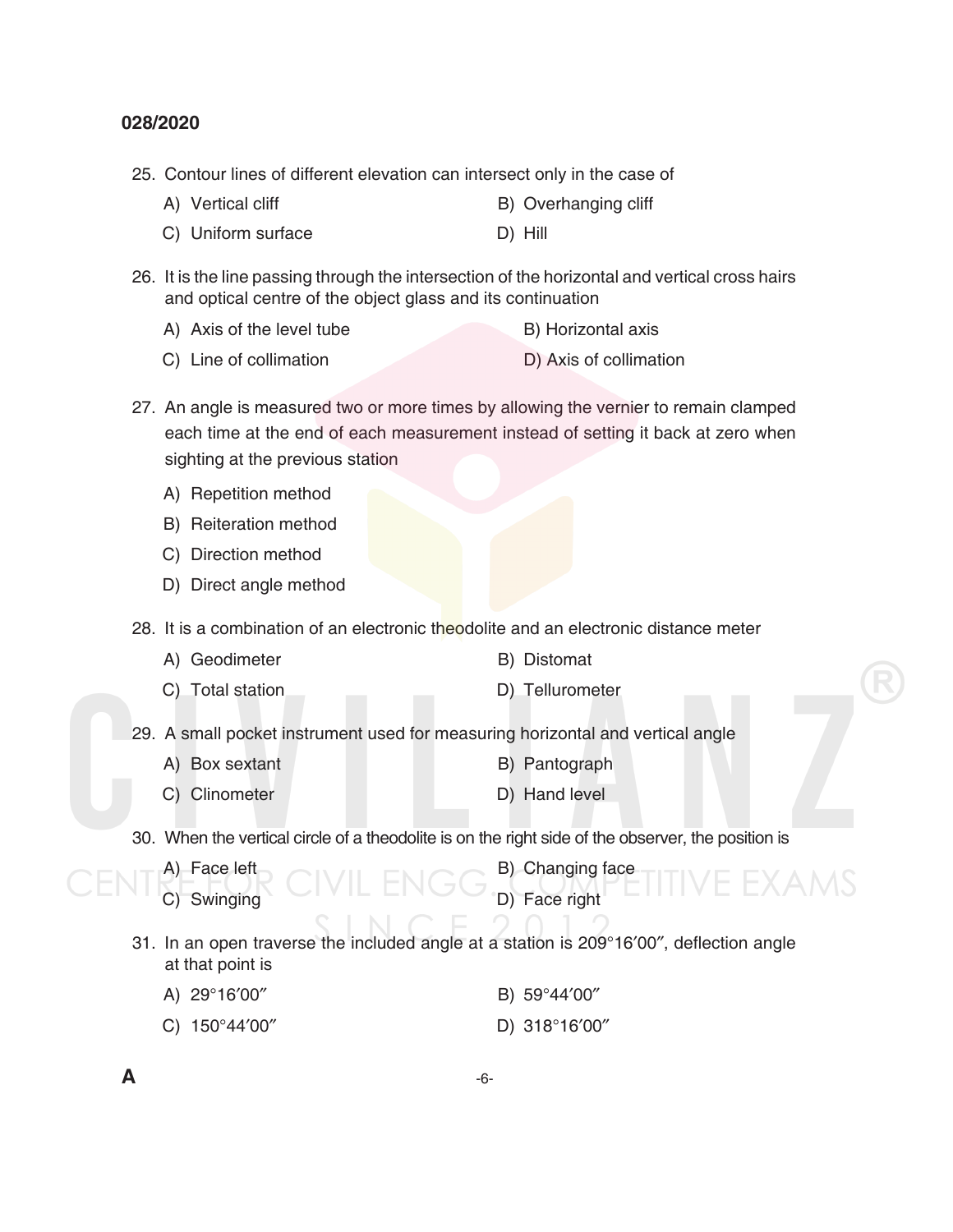- 32. Which method is used for balancing the traverse when angular and linear measurements are equally precise ?
	- A) Bowditche's rule B) Transit rule
	- C) Sine rule D) Cosine rule
- 33. Point where alignment changes from curve to straight
	- A) Point of curve B) Point of intersection
	- C) Point of tangency D) Reverse curve
- 34. The process of collecting information about an object or an area without being the direct contact
	- A) Geographical information system
	- B) Global positioning system
	- C) Remote sensing
	- D) Astronomical survey
- 35. The value of the strength of the material below which not more than 5 percent of the test results are expected to fall
	- A) Allowable strength
	- B) Working strength
	- C) Maximum strength
	- D) Characteristic strength
- 36. In limit state of flexure the maximum strain in concrete at the outermost compression fiber in bending is taken as
	- A) 0.0035 B) 0.00035 C) 0.002 D) 0.035
- 37. The maximum spacing of shear reinforcement measured along the axis of the member should not exceed

| A) 350 mm<br>B) 450 mm | $C)$ 400 mm | D) 380 mm |  |
|------------------------|-------------|-----------|--|
|------------------------|-------------|-----------|--|

 38. The strength of a compression member with helical reinforcement the strength of similar member with lateral ties is

| A) 1.50 times   | <b>B</b> ) 1.05 times |
|-----------------|-----------------------|
| $C)$ 1.15 times | $D)$ 1.10 times       |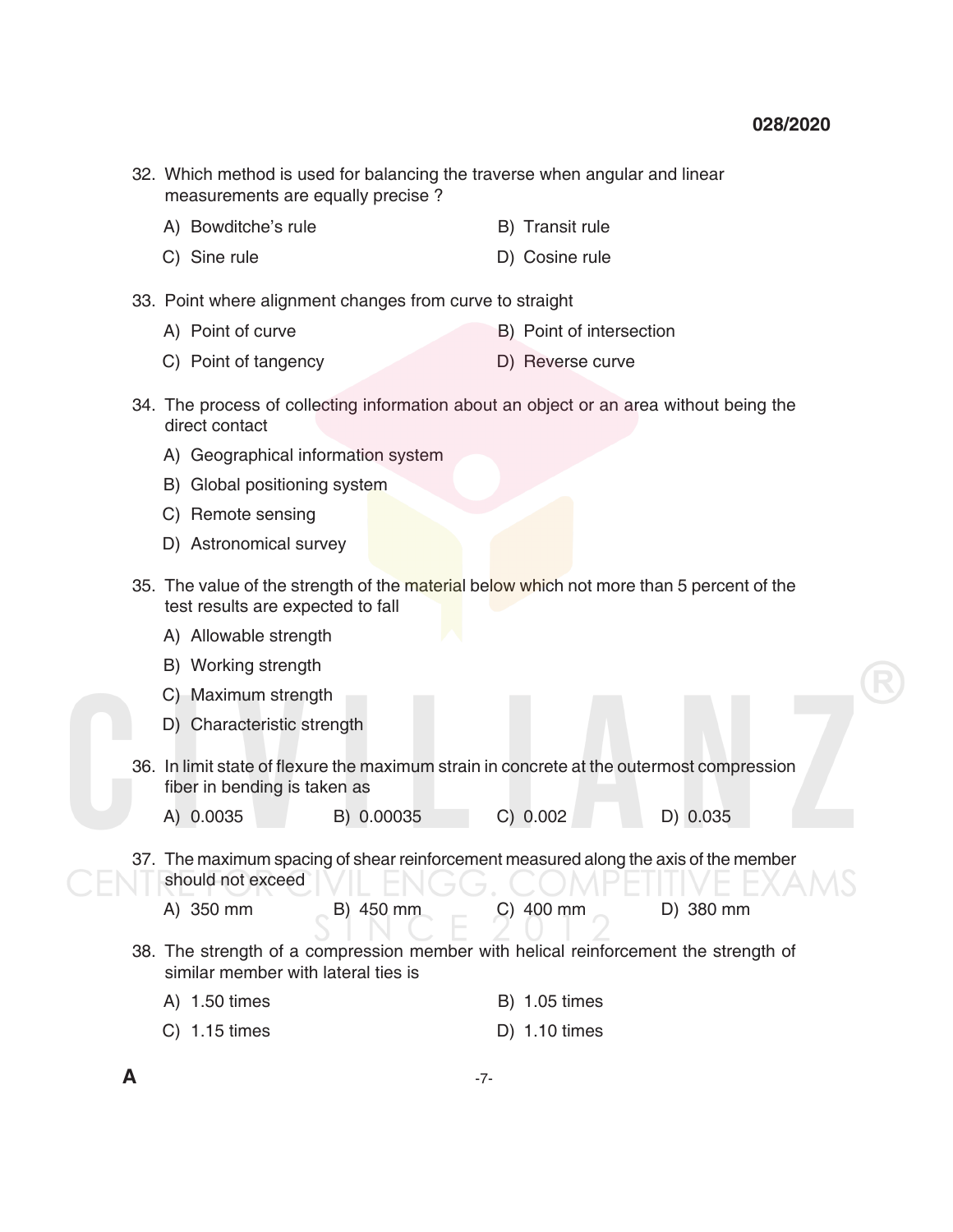|   | 39. The member subjected to torsion shall be designed for fictitious shear which is<br>function of the actual shear and torsion |          |                                 |         |  |
|---|---------------------------------------------------------------------------------------------------------------------------------|----------|---------------------------------|---------|--|
|   | A) Critical shear                                                                                                               |          | B) Equivalent shear             |         |  |
|   | C) Theoretical shear                                                                                                            |          | D) Design shear                 |         |  |
|   | 40. Minimum size of longitudinal bars in a column shall be                                                                      |          |                                 |         |  |
|   | A) 10 mm                                                                                                                        | B) 12 mm | $C)$ 16 mm                      | D) 8 mm |  |
|   | 41. In RCC retaining wall extra bars provided to satisfy the bearing pressure are known as                                      |          |                                 |         |  |
|   | A) Torsion bars                                                                                                                 |          | B) Dowel bars                   |         |  |
|   | C) Anchor bars                                                                                                                  |          | D) Main bars                    |         |  |
|   | 42. The minimum elongation percentage on standard gauge of mild steel is                                                        |          |                                 |         |  |
|   | A) 32%                                                                                                                          | B) 25%   | C) 20%                          | D) 23%  |  |
|   | 43. A member if a truss which is under compressive force is known as                                                            |          |                                 |         |  |
|   | A) Tie                                                                                                                          |          | B) Collar                       |         |  |
|   | C) Strut                                                                                                                        |          | D) Beam                         |         |  |
|   | 44. Distance from centre of bolt-hole to the nearest edge is known as                                                           |          |                                 |         |  |
|   | A) Throat thickness                                                                                                             |          | B) Edge distance                |         |  |
|   | C) Throat distance                                                                                                              |          | D) Pitch distance               |         |  |
|   | 45. Minimum pitch of bolts shall not be less than                                                                               |          |                                 |         |  |
|   | A) 1.7d                                                                                                                         | B) 1.5d  | $C)$ 2.5d                       | D) 2.7d |  |
|   | 46. Least value of design strength of bolt in bearing, design strength of bolt in shear is<br>known as                          |          |                                 |         |  |
|   | A) Shear value<br>C) Bolt value                                                                                                 |          | B) Gauge value<br>D) Edge value |         |  |
|   | 47. The member of a roof truss subjected to transverse load and rest on rafters are<br>known as                                 |          |                                 |         |  |
|   | A) Cleat                                                                                                                        |          | B) Rafter                       |         |  |
|   | C) Tie beam                                                                                                                     |          | D) Purlins                      |         |  |
| A |                                                                                                                                 |          | -8-                             |         |  |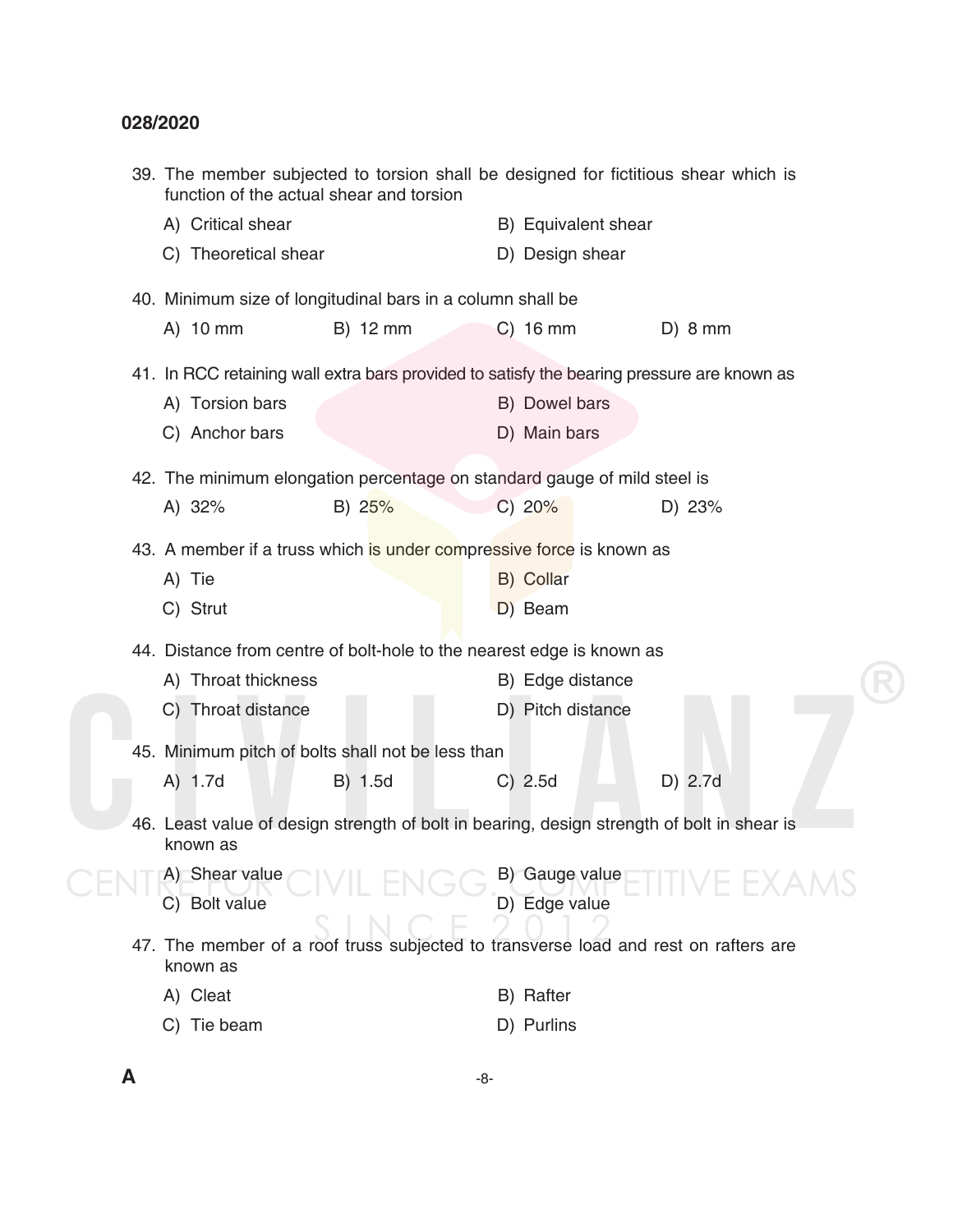- 48. To minimize the wind forces on the roof, the slope of the roof in degrees should not exceed
- A) 30°  $\,$  B) 25°  $\,$  C) 27°  $\,$  D) 32°
- 49. The ratio of lateral strain to axial strain is a constant for a homogeneous material
	- A) Poisson's ratio B) Shear modulus
	- C) Bulk modulus D) Young's modulus
- 50. The maximum energy stored at elastic limit of a material is known as
	- A) Resilience
	- B) Bulk resilience
	- C) Proof resilience
	- D) Modulus of resilience
- 51. A simply supported beam of span '*l*' carries a uniformly distributed load 'w' per unit length, the maximum BM at the midpoint will be
	- A) w*l* 2/8 B) w*l* 2/4
	- C) w*l* 3/8 D) w*l* 2/6
- 52. The shear stress in a circular shaft of radius 'r' subjected to torsion, is maximum at a point
	- A) At centre of the shaft
	- B) At a distance of 'r/2' from centre of the shaft
	- C) At a distance of 'r/ $\pi$ ' from centre of the shaft
	- D) At the surface of the shaft
- 53. Modulus of section 'z' of hollow circular section with external diameter 'D' and internal diameter 'd' will be
	- A)  $\pi$ /32d(D<sup>4</sup> d<sup>4</sup>) MI FNGC B)  $\pi$ /32D(D<sup>4</sup> d<sup>4</sup>) IVE FXAMS
		- C)  $\pi/32(D^3 d^3)$  D)  $\pi/32D(D^3 d^3)$
- 54. A circular column of diameter 'd' under any load will have compressive stress throughout the section of the load act within concentric circle known as core, of diameter
- A) d/8 B) d/3 C) d/2 D) d/4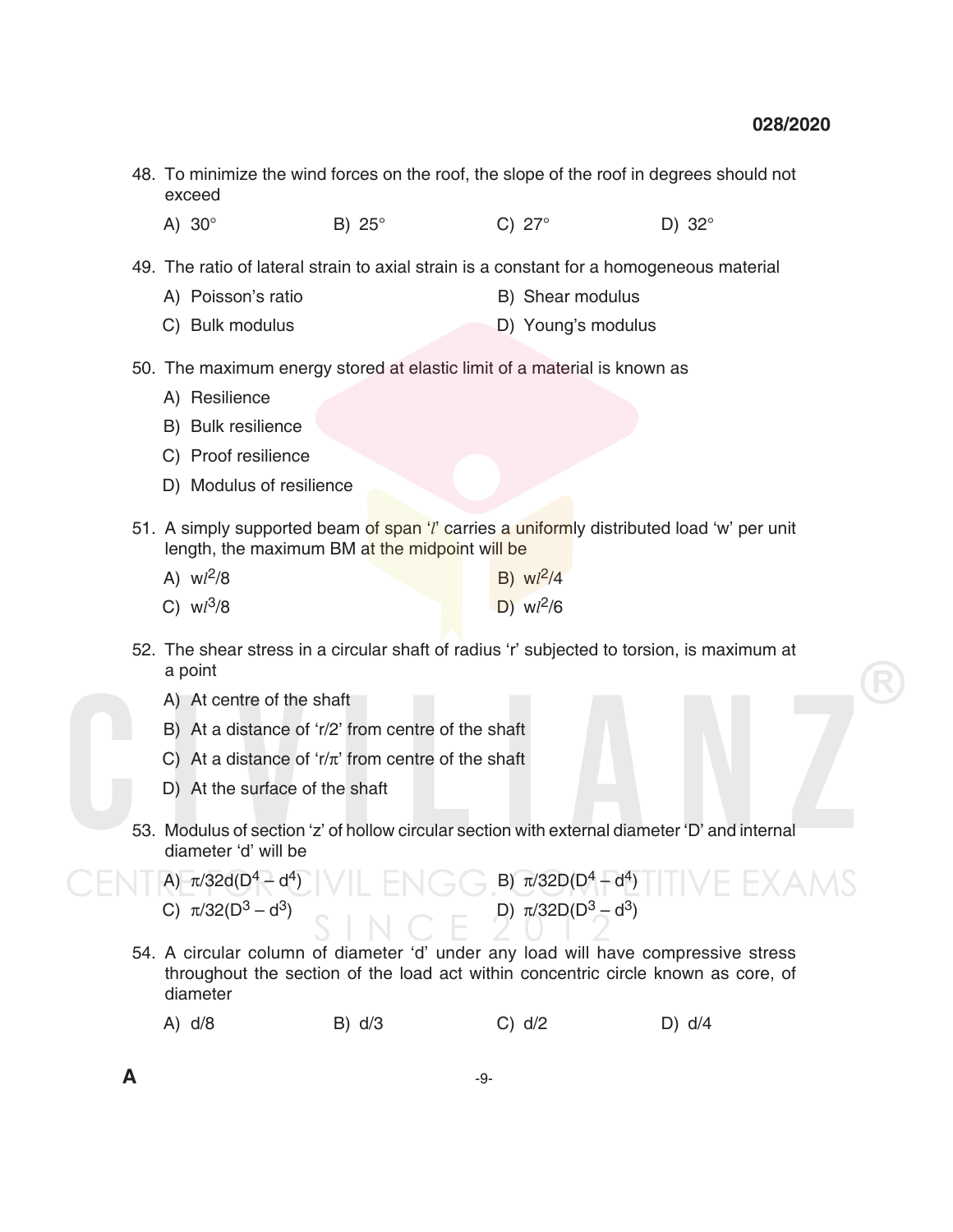55. Euler's crippling load for a column of length '*l*' with both ends fixed is

| A) $\pi$ 2EI/L <sup>2</sup>   | B) $\pi^2$ EI/4L <sup>2</sup> |
|-------------------------------|-------------------------------|
| C) $4\pi^2$ EI/L <sup>2</sup> | D) $\pi$ 2EI/ $\sqrt{2L^2}$   |

56. A fixed beam of span 'L' is loaded with central point load 'W'. The BM at centre will be

| A) $WL/8$            | B) WL/16             |
|----------------------|----------------------|
| C) W <sub>L</sub> /4 | D) W <sub>L</sub> /6 |

 57. Maximum deflection at free end of a cantilever of span '*l*' under a uniformly distributed load of 'w' per unit length is given by

| A) $Wl^4/8EI$ | B) $Wl^4/3EI$ |
|---------------|---------------|
| C) $Wl^4/2EI$ | D) $Wl^4/4EI$ |

- 58. The tendency of a material to fracture without appreciable deformation is called
	- A) Ductility **B**) Malleability
	- C) Toughness D) Brittleness
- 59. When a body is fully immersed in water, the point through which the resultant pressure act is known as
	- A) Total pressure B) Centre of pressure
	- C) Gauge pressure D) Absolute pressure
- 60. A flow in which the velocities of liquid particles at all section of the pipe or channel are equal is called
	- A) Uniform flow B) Steady flow
	-
- 
- C) Streamline flow D) Compressible flow

F FXAMS

61. It is an instrument to determine the velocity at required point in the flowing stream

| A) Venturi meter | - B) Orifice meter |
|------------------|--------------------|
| C) Pitot tube    | D) Viscosity meter |

- 62. It is a velocity at which the flow changes laminar flow to the turbulent flow
	- A) Inlet velocity **B**) Velocity of flow
	- C) Critical velocity D) Uniform velocity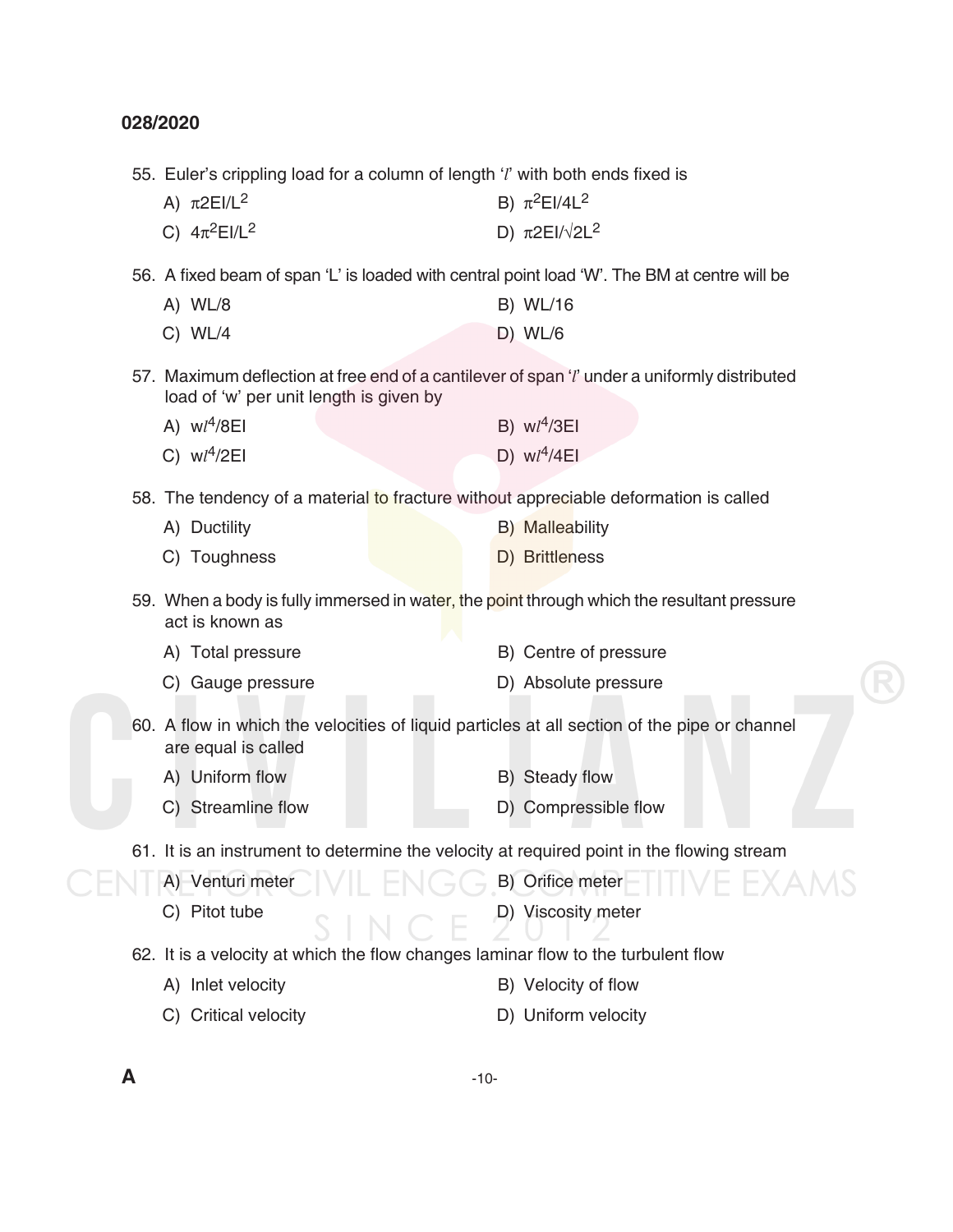|   | 63. It is a tank is also provided just on the upstream of the power to control the pressure<br>variation and eliminate the effect of water hammer                 |                      |
|---|-------------------------------------------------------------------------------------------------------------------------------------------------------------------|----------------------|
|   | A) Surge tank                                                                                                                                                     | B) Flushing tank     |
|   | C) Overhead tank                                                                                                                                                  | D) Orifice tank      |
|   | 64. I is the ratio of inertia force to the gravity force                                                                                                          |                      |
|   | A) Froude's number                                                                                                                                                | B) Reynolds's number |
|   | C) Mach's number                                                                                                                                                  | D) Euler's number    |
|   | 65. It is defined as the fall of moisture from the atmosphere to the earth surface in any<br>form                                                                 |                      |
|   | A) Transpiration                                                                                                                                                  | B) Runoff            |
|   | C) Percolation                                                                                                                                                    | D) Precipitation     |
|   | 66. The permeable formation having structure which permits appreciable quantity of<br>water to move through them under ordinary field condition                   |                      |
|   | A) Aquiclude                                                                                                                                                      | B) Aquifuge          |
|   | C) Specific yield                                                                                                                                                 | D) Aquifer           |
|   | 67. It is the overflow portion of dam, over which surplus discharge flow from the reservoir<br>to the down stream                                                 |                      |
|   | A) Spillway                                                                                                                                                       |                      |
|   | B) Diversion head works                                                                                                                                           |                      |
|   | C) Weir                                                                                                                                                           |                      |
|   | D) Regulator works                                                                                                                                                |                      |
|   | 68. An embankment protected on all sides by stone or concrete block, built at right angle<br>to the axis of the weir separation of the weir and the under sluices |                      |
|   | A) Wing wall                                                                                                                                                      | B) Barrage           |
|   | C) Groyne                                                                                                                                                         | D) Abutment          |
|   | 69. The crops which cannot normally be grown without irrigation water are called                                                                                  |                      |
|   | A) Wet crops                                                                                                                                                      | B) Dry crops         |
|   | C) Perennial crops                                                                                                                                                | D) Seasonal crops    |
| A |                                                                                                                                                                   | $-11-$               |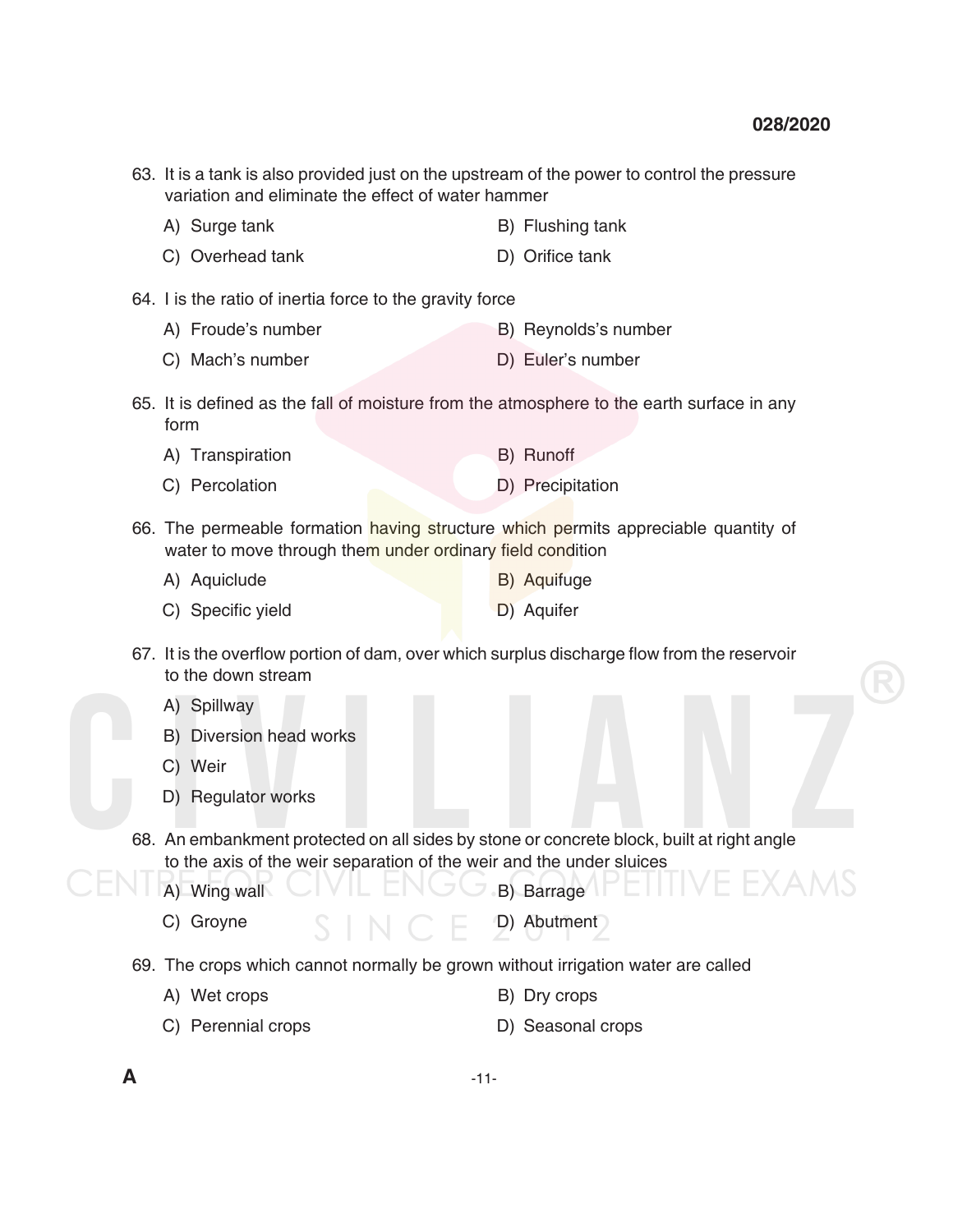- 70. The relation between the area irrigated and the quantity of water used is expressed as
	- A) Duty B) Delta
	- C) Base period D) Crop period

 71. The amount of water stored in river channel without any artificial storage is known as the

- A) Dam B) Diversion dam
- C) Valley storage D) Dead storage
- 72. The area of the land which drain into the stream of reservoir is called
	- A) Cultivated area B) Commanded area
	- C) Reservoir area D) Catchment area
- 73. Canal normally used for diversion or flood water of river is
	- A) Contour canal
	- B) Ridge canal
	- C) Perennial canal
	- D) Inundation canal

74. It is defined as the slope of the line joining the crown and the edge of the surface

- A) Camber B) Super elevation
- C) Gradient D) Carriage way

75. The solution of bitumen, asphalt or coal tar in solvents is

- A) Emulsion B) Cut backs
- C) Bitumen macadam D) Sheet asphalt

 76. It is a safety island and serves the dual purpose of affording the protection to the pedestrians and segregating the traffic into the proper channel

- A) Refuge island
- B) Traffic island
- C) Turbine island
- D) Multiple junction
-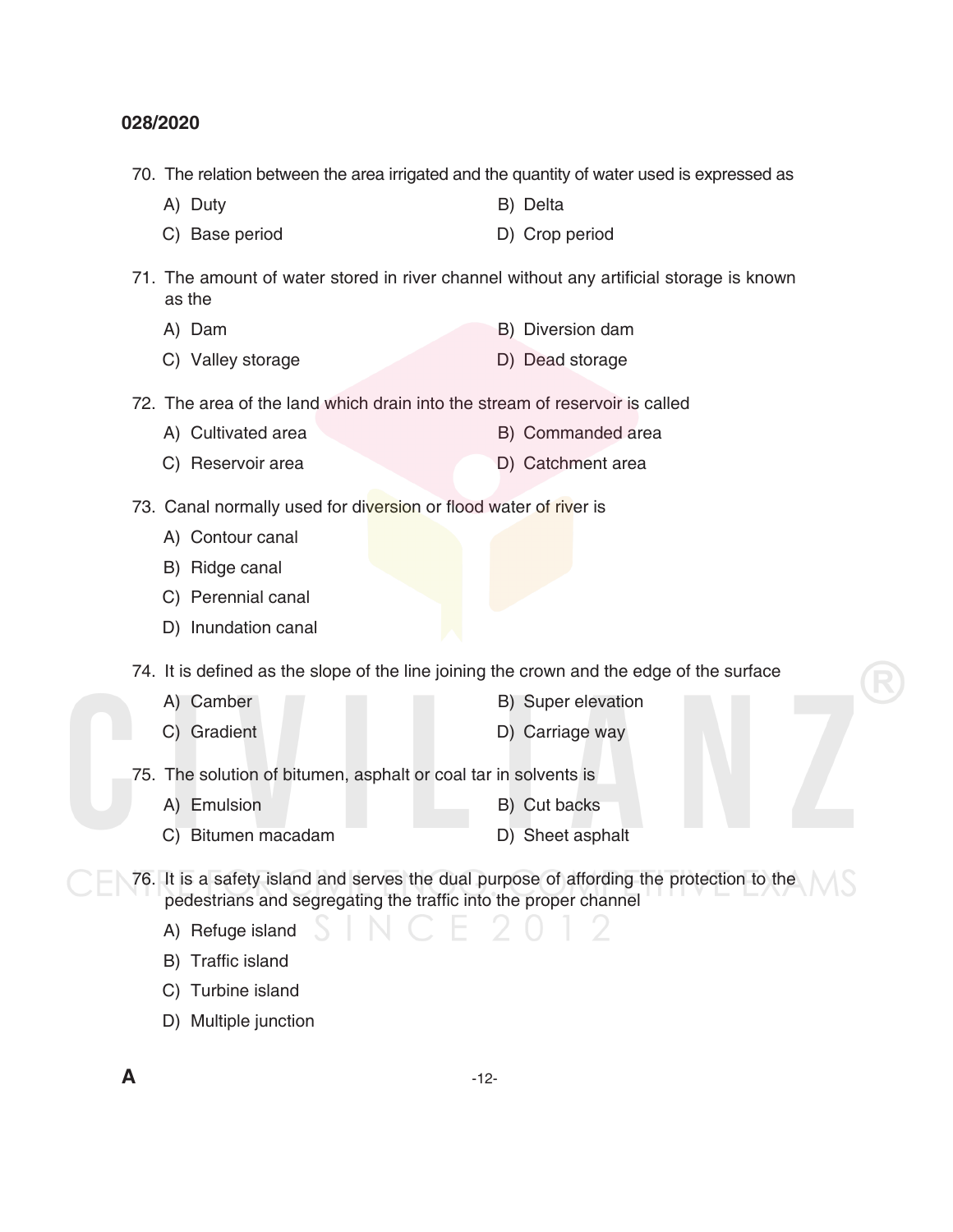| 77. The pavement which can resist tensile stresses and having very little resistance to<br>deformation under the wheel load |                      |
|-----------------------------------------------------------------------------------------------------------------------------|----------------------|
| A) Flexible pavement                                                                                                        |                      |
| B) WBM pavement                                                                                                             |                      |
| C) Shoulder pavement                                                                                                        |                      |
| D) Rigid pavement                                                                                                           |                      |
| 78. The longitudinal movement of the rails in a track due to various reasons                                                |                      |
| A) Creeping of rails                                                                                                        | <b>B)</b> Derailment |
| C) Leed rails                                                                                                               | D) Hogged rails      |
| 79. Clear horizontal distance between inner face of two rails forming the track at the top is                               |                      |
| A) Gauge                                                                                                                    | B) Sleeper density   |
| C) Rail length                                                                                                              | D) Packing space     |
| 80. Arrangement to divert train from one track to another is known as                                                       |                      |
| A) Turn out                                                                                                                 | B) Crossing          |
| C) Curves                                                                                                                   | D) Suspended joint   |
| 81. Station which are meant only for the control of the track is called                                                     |                      |
| A) Terminals                                                                                                                | B) Flag station      |
| C) Junction                                                                                                                 | D) Cabin station     |
| 82. Paved surface used for landing and take-off of aircraft is known as                                                     |                      |
| A) Rolling                                                                                                                  | B) Taxiway           |
| C) Apron                                                                                                                    | D) Runway            |
| 83. Upstream nose of a bridge pier shaped for easy and smooth flow of water through<br>it is known as                       |                      |
| SINCE 2012<br>A) Easy water                                                                                                 |                      |
| Clearance water<br>B)                                                                                                       |                      |
| Cut water<br>C)                                                                                                             |                      |
| D) Free water                                                                                                               |                      |
|                                                                                                                             |                      |

**A** -13-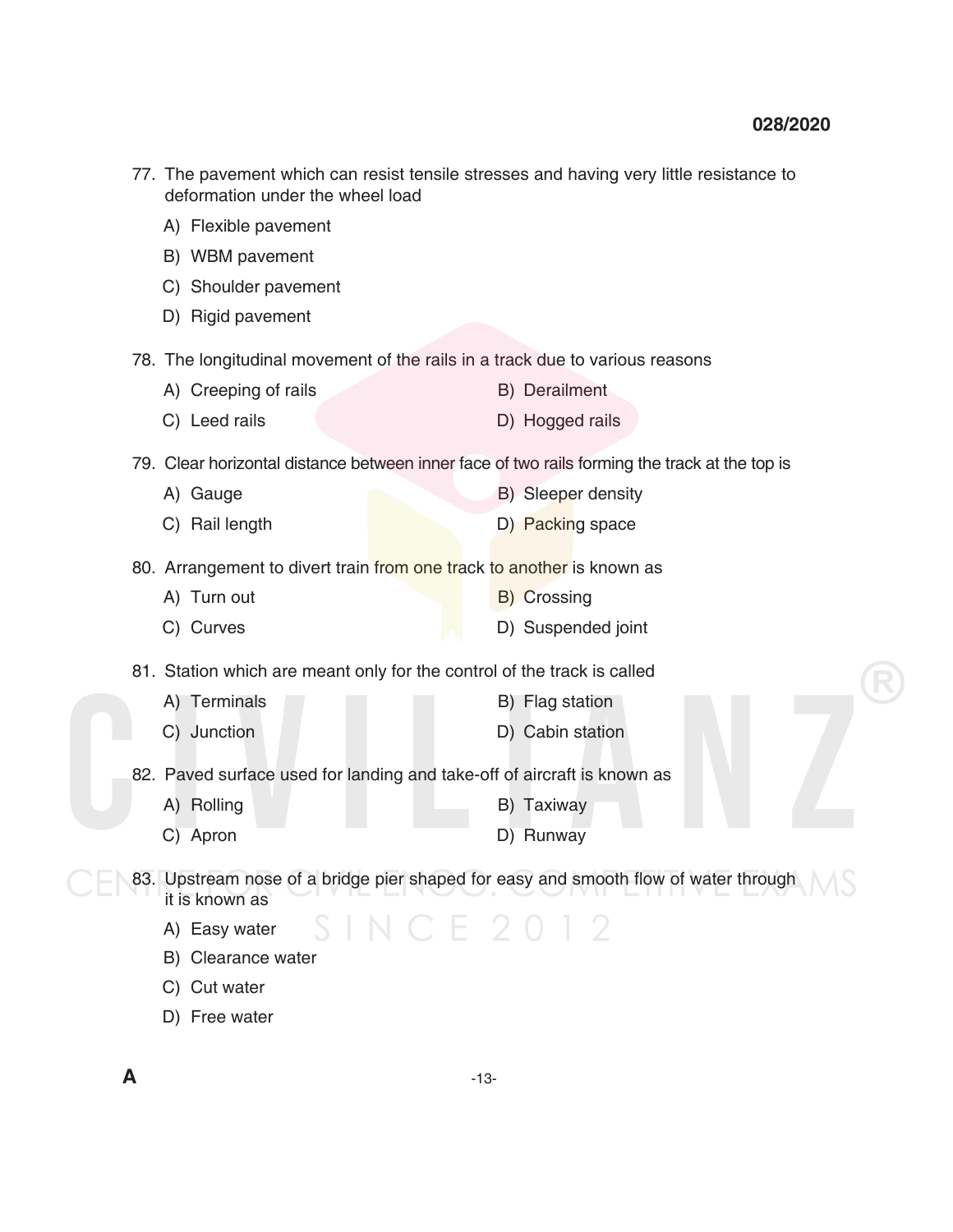- 84. The supports provided to the super structure of the bridge at the abutments and piers allowing free longitudinal or angular movements to the main girders or trusses of bridge
	- A) Railing B) Free board
	- C) Clearance D) Bearings
- 85. A bridge having maximum span 6 m is called
	- A) Minor bridge B) Major bridge
	- C) Culvert D) Straight bridge
- 86. The formal approval by the department concerned of the project proposal for incurring the expenditure on a work initiated is
	- A) Technical sanction
	- B) Government sanction
	- C) Administration sanction
	- D) Expert committee sanction
- 87. Determination of rate of an item of work from quantities of materials and labours are and their cost is

A) Supplementary rate B) Revised rate

- 
- C) Detailed rate D) Analysis of rate
- 88. The total area of floor in between walls and consists of floor of all rooms, verandahs, passages, corridors etc. are known as
	- A) Carpet area B) Plinth area
		-
	- C) Floor area D) Circulation area

|  |  |  | 89. One cubic meter of Portland cement weights |  |
|--|--|--|------------------------------------------------|--|
|--|--|--|------------------------------------------------|--|

- $A)$  1400 kg  $\blacksquare$   $\blacksquare$   $\blacksquare$   $\blacksquare$   $\blacksquare$   $\blacksquare$   $\blacksquare$   $\blacksquare$   $\blacksquare$   $\blacksquare$   $\blacksquare$   $\blacksquare$   $\blacksquare$   $\blacksquare$   $\blacksquare$   $\blacksquare$   $\blacksquare$   $\blacksquare$   $\blacksquare$   $\blacksquare$   $\blacksquare$   $\blacksquare$   $\blacksquare$   $\blacksquare$   $\blacksquare$   $\blacksquare$   $\blacksquare$   $\blacksquare$   $\blacksquare$   $\blacksquare$ 
	-
- C) 1540 kg  $\begin{array}{|c|c|c|c|c|c|}\n\hline\n\end{array}$  D) 1340 kg  $\begin{array}{|c|c|c|c|}\n\hline\n\end{array}$
- 90. The term used to denote the gradual reduction in the useful life of the asset is
	- A) Annual depreciation B) Capital depreciation
	- C) Depreciation D) Sinking fund
- 

- 
- **A** -14-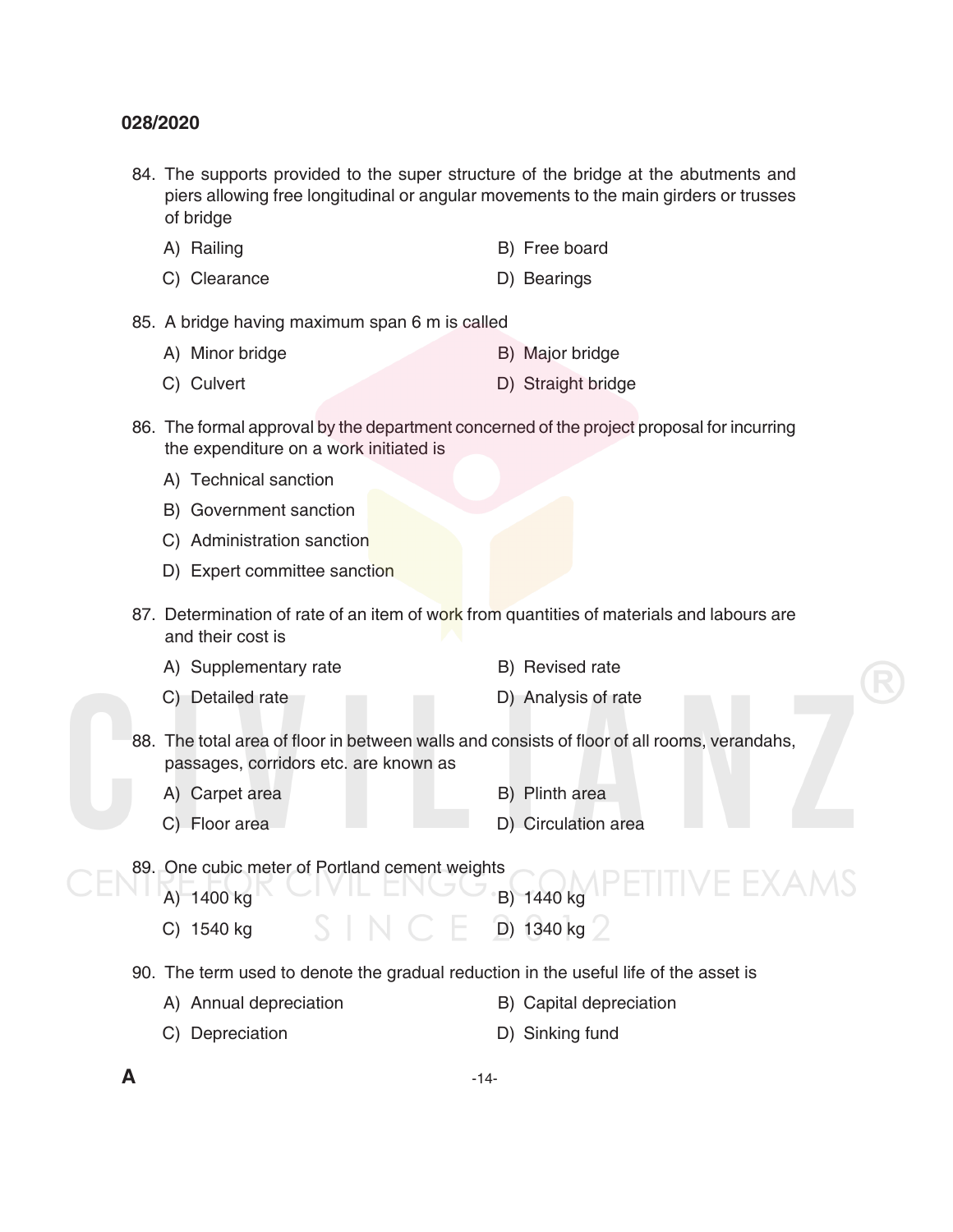|  | 91. The value at the end of the utility period without being dismantled                                               |                         |                       |               |
|--|-----------------------------------------------------------------------------------------------------------------------|-------------------------|-----------------------|---------------|
|  | A) Scrap value                                                                                                        |                         | B) Salvage value      |               |
|  | C) Book value                                                                                                         |                         | D) Market value       |               |
|  | 92. The capacity of doing work by an artisan or skilled labour in the form of quantity of<br>work per day is known as |                         |                       |               |
|  | A) Out tern work                                                                                                      |                         | B) Over out turn work |               |
|  | C) Present turn work                                                                                                  |                         | D) In tern work       |               |
|  | 93. The expected out tern of cement concrete 1 : 2 : 4 per mason per day is                                           |                         |                       |               |
|  | A) $4.5 \text{ m}^3$                                                                                                  | B) 5.0 $\mathrm{m}^{3}$ | C) 5.5 $m3$           | D) 6 $m3$     |
|  | 94. The drafting setting used to constrain the movement of cursor either horizontal or<br>vertical direction is       |                         |                       |               |
|  | A) SNAP command                                                                                                       |                         | B) O-SNAP command     |               |
|  | C) Ortho command                                                                                                      |                         | D) GRID command       |               |
|  | 95. The command used to set drawing boundaries in AUTO CAD is                                                         |                         |                       |               |
|  | A) Areas                                                                                                              | B) Boundaries           | C) Drafting           | D) Limits     |
|  | 96. Volume right cone having 20 cm base diameter and 15 cm height                                                     |                         |                       |               |
|  | A) $1470 \text{ cm}^3$                                                                                                | B) 1570 cm <sup>3</sup> | C) 1670 $cm3$         | D) 1750 $cm3$ |
|  | 97. The price Rs. 100 of an object is increased twice 10% then the present price is                                   |                         |                       |               |
|  | A) 112                                                                                                                | B) 121                  | C) 122                | D) 120        |
|  | 98. Set back distance required at rear of a building is                                                               |                         |                       |               |
|  | $A)$ 1.25 m                                                                                                           | $B)$ 1.50 m             | $C)$ 1.75 m           | $D)$ 2.00 m   |
|  | 99. Minimum area of bathroom with water closet                                                                        |                         |                       |               |
|  | A) $2.1 \text{ m}^2$                                                                                                  | B) $2.25 \text{ m}^2$   | C) $2.5 \text{ m}^2$  | D) 2.65 $m2$  |
|  | 100. Minimum width of tread without nosing in residential building is                                                 |                         |                       |               |
|  | A) 22.50 cm                                                                                                           | B) 25.00 cm             | C) 20.00 cm           | D) 30.00 cm   |